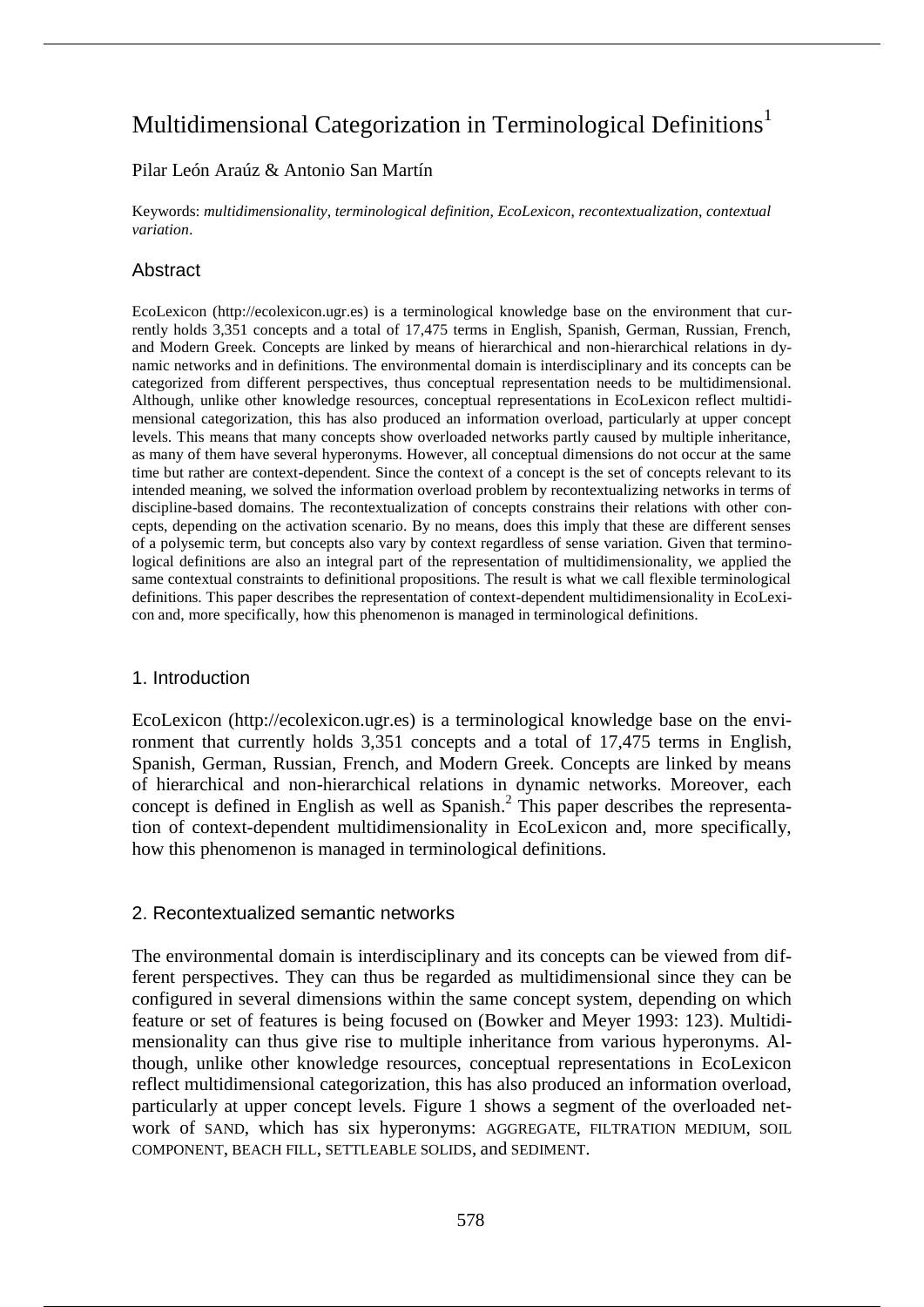

**Figure 1.** Information overload in the network of SAND.

Corpus evidence shows that all these hyperonyms generate other networks in which the concept has an important role. Nonetheless, they do not all occur at the same time (León Araúz et al. in press, León Araúz and Magaña 2010), but rather are contextdependent. For instance, SAND is mainly regarded as a type of SEDIMENT in geological scenarios, but other less common hyperonyms are more salient in other contexts, such as BEACH FILL in *COASTAL ENGINEERING* or SETTLEABLE SOLIDS and FILTRATION MEDIUM in *WATER TREATMENT AND SUPPLY*. Such contextual variation also has an important impact on non-hierarchical relations, such as *has function.* For example, the proposition <SAND *has\_function* BEACH NOURISHMENT> is

only activated in a *COASTAL ENGINEERING* context, but not in any of the others.

Since the context of a concept is the set of concepts relevant to its intended meaning (Michalski 1991: 6), we solved the information overload problem by recontextualizing networks in terms of discipline-based domains organized in a hierarchical structure (e.g. *HYDROLOGY*, *CHEMISTRY*, *METEOROLOGY*, *WASTE MANAGEMENT*, *ENERGY ENGINEERING*,  $\text{etc}^3$ ). Nevertheless, concepts can still be visualized in a context-free mode, which corresponds to their general environmental hierarchy.

A concept is recontextualized in a certain domain by dividing the linking propositions into two sets<sup>4</sup>: active and inactive propositions (Figure 2). Active propositions are those that are relevant to the concept in a particular contextual domain. Inactive propositions are those that are either irrelevant to that domain ('latent propositions') or that pertain to another facet of the concept ('incompatible propositions'). Incompatible propositions would never occur in a particular context. Thus, the recontextualized semantic network only includes active propositions, such as the functional facet of SAND in natural contexts, whereas latent



**Figure 2.** Types of recontextualized propositions.

propositions are overridden based on the prototypical behavior of the concept, but not because they would never coincide in a real-world scenario.



**Figure 3.** SAND in *WATER TREATMENT AND SUPPLY*.

In Figures 3 and 4 the concept SAND is recontextualized in the domains of *WATER TREATMENT AND SUPPLY* and *SOIL SCIENCES*. SAND is the same concept in all domains, but its relational behavior changes from one network to another. These works are more informative because of the straints applied. For example, some of the hyperonyms no longer appear and the proposition <SAND TRAPPING *affects* SAND> is only present in the *WATER TREATMENT AND SUPPLY* network, which becomes an incompatible proposition for *SOIL SCIENCES* and any other domain. Both networks also share certain propositions, such as <FINE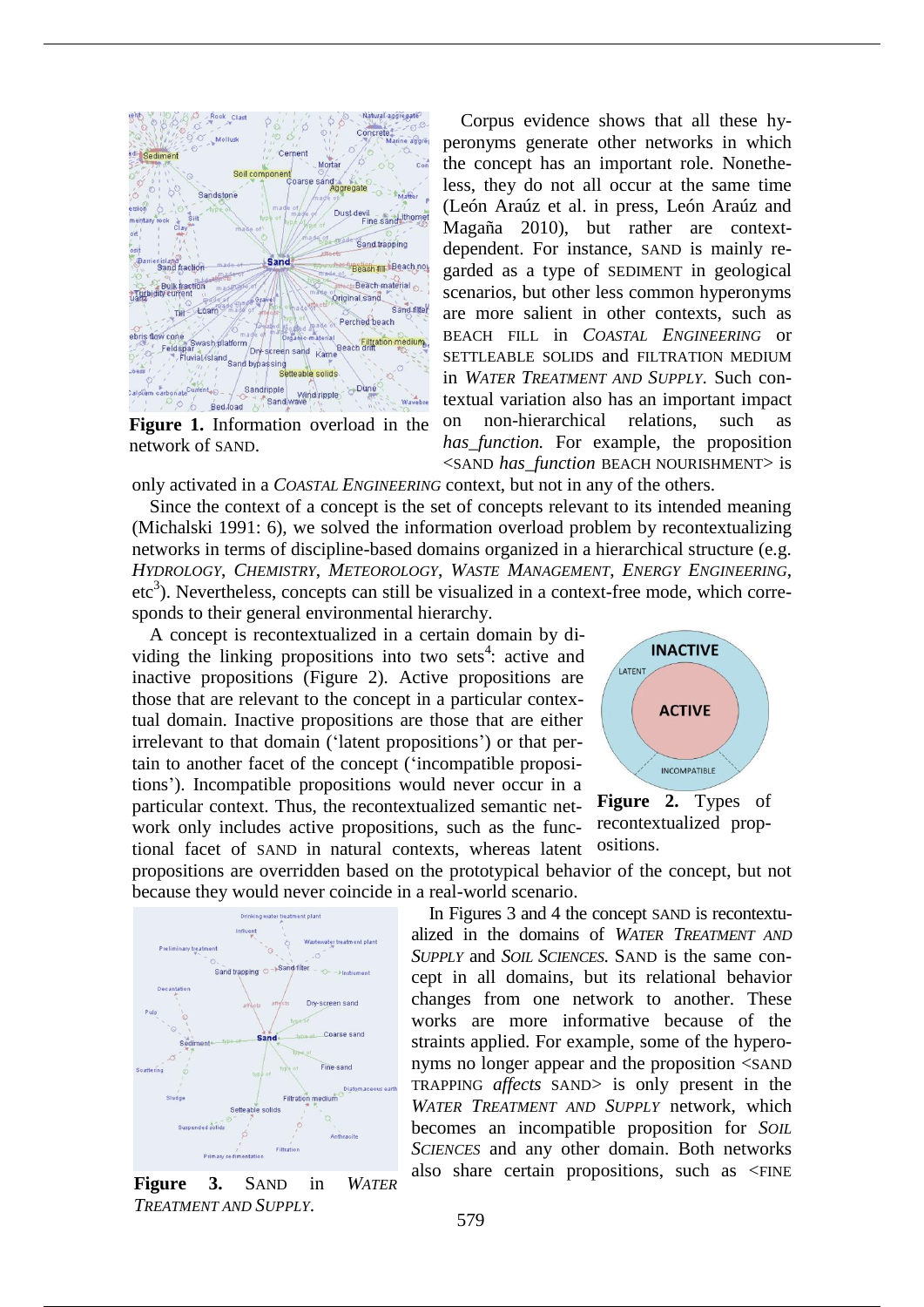SAND *type\_of* SAND> or <COARSE SAND *type\_of* SAND>, but the second hierarchical level in *SOIL SCIENCES* is broader, since it is composed of certain latent propositions (e.g. <SEDIMENT *made\_of* SILT>) for the *WATER TREATMENT AND SUPPLY* context.

It should be highlighted that the recontextualization of concepts only constrains their relations with other concepts depending on the activation scenario. By no means, does this imply that these are different senses of a polysemic term. In EcoLexicon, contextual variation is also reflected at the microstructural level through flexible definitions, since semantic relations do not only vary by word sense. They vary by context as well, regardless of sense variation (Murphy 2003: 30).

#### 3. Flexible definitions

Definitions in EcoLexicon have genus-differentiae structure. They also follow a template, based on their category membership, which reflects their conceptual structure (Faber et al. 2007). In order to account for multidimensionality, we propose the creation of 'flexible definitions' (San Martín in press, León Araúz and San Martín in press). This entails providing a set of recontextualized definitions for concepts with a high level of contextual variation. These definitions complement and enrich the general environmental definition (GED) of the concept. They are also standalone, and thus convey all the necessary information to define a concept in a certain domain, independently of the other definitions in the set. Flexible definitions follow the same premises used in the recontextualization of semantic networks. This means that only the most relevant propositions are represented.

Propositions are activated in a hierarchical structure similar to that of contextual domains. Thus, the propositions activated in a superordinate definition will also be activated in the definition corresponding to a subordinate contextual domain. Nevertheless, flexible definitions follow a bottom-up approach. The GED is at the top of the hierarchy and is a generalization based on the shared information of the subordinate definitions. This definition encompasses the whole environmental domain, and it represents the most prototypical features of the concept across all contextual domains. For this reason, it includes those propositions shared by all the recontextualized definitions (e.g., in the definition of SAND: <SAND *made\_of* QUARTZ>). Also, certain propositions that are only partly shared are represented due to what we call 'general non-specification' and 'disjunctive generalization'.

General non-specification occurs when recontextualized definitions activate the same type of proposition, but one of the concept values differs in its intension. As a consequence, the value used in the general definition is a superordinate concept. For instance, when defining SEDIMENTATION in *WATER TREATMENT AND SUPPLY*, the proposition <SEDIMENTATION *affects* WASTEWATER> is activated, whereas in *PHYSICS*, it becomes <SEDIMENTATION *affects* SOLUTION>. As a result, in the GED, the proposition represented is <SEDIMENTATION *affects* FLUID>, since FLUID is a superordinate concept of both WASTEWATER and SOLUTION.

As for disjunctive generalization, it occurs when a conceptual relation is indispensable, but because of the concept's nature, the resulting definitional propositions are variable across contextual domains. In this case, all propositions will be activated in the GED as a disjunction. For instance, both <SEDIMENTATION *result\_of* GRAVITY> and <SEDIMENTATION *result\_of* CENTRIFUGATION> are necessary to define SEDIMENTATION in *WATER TREATMENT AND SUPPLY*. However, only <SEDIMENTATION *result\_of* GRAVITY>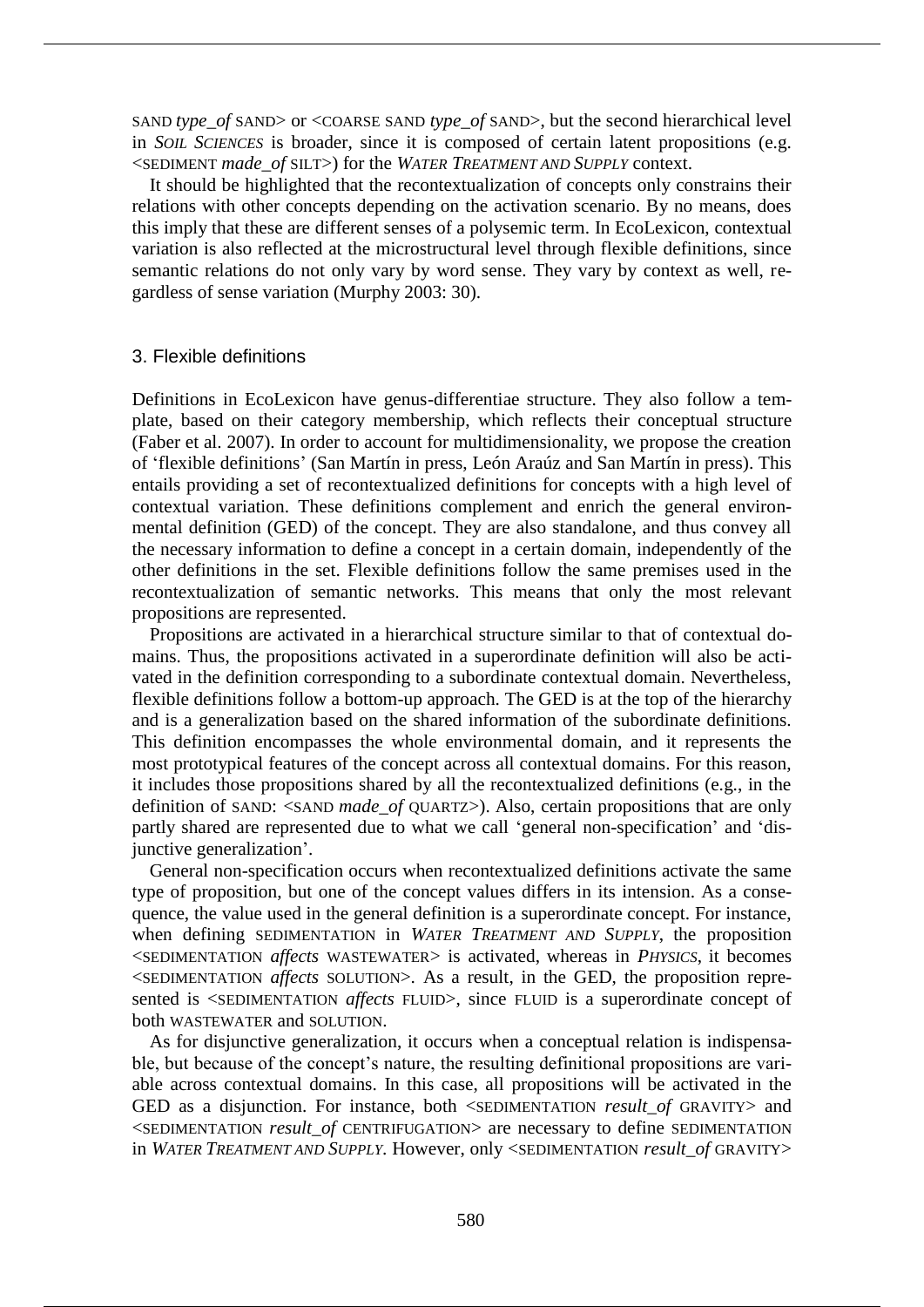is relevant in *GEOLOGY*. As a consequence, the GED would activate <SEDIMENTATION *result\_of* GRAVITY or CENTRIFUGATION>.

As previously shown, each discipline within the environmental domain gives rise to different conceptual propositions for the same concept and that also includes hyperonymic relations. In other words, disciplines categorize the same concepts differently, and this is reflected both in the networks and in the genus of flexible definitions (León Araúz and San Martín in press). Because of the coexistence of several hierarchies, concepts may have as many three hyperonyms depending on the contextual domain:

-The general environmental hyperonym corresponds to the superordinate concept in the general environmental hierarchy and the genus of the GED. It is applicable to all contextual domains, even though in some cases, this wider categorization may not be the most prototypical for certain contextual domains. For example, the general environmental hyperonym of SAND is MINERAL MATERIAL.

-Preferential contextual hyperonyms correspond to the superordinate concepts in each contextual domain hierarchy. The preferential hyperonym in a certain contextual domain is the genus of the recontextualized definition. For example, the preferential *SOIL SCIENCES* hyperonym of SAND is SOIL COMPONENT.

-Non-preferential hyperonyms correspond to all other superordinate concepts not included in the other two types. These hyperonymic relations come from those *type-of* propositions that have not been chosen to structure definitional hierarchies but are relevant to the recontextualization of networks. For example, a non-preferential *SOIL SCIENCES* hyperonym of SAND is SEDIMENT.

Hyperonymic relations always entail feature inheritance. Consequently, in EcoLexicon even recontextualized concepts inherit propositions from more than one hyperonym. For instance, SAND in *SOIL SCIENCES* inherits propositions from MINERAL MATERIAL, SOIL COMPONENT, and SEDIMENT. This gives rise to 'indirect definitional propositions' as opposed to 'direct definitional propositions', which are directly established by a concept. Following the genus-differentiae definition model, only one hyperonym can be the genus. However, some of the inherited propositions also need to be represented in the definition. Consequently, indirect definitional propositions may be of two types (Figure 4):



**Figure 4.** Recontextualized propositions in view of definitional purposes.

-Implicit definitional propositions are those propositions inherited from the genus itself. Therefore, they do not need to be represented, since that would be redundant.

-Explicit definitional propositions are those propositions inherited from hyperonyms other than the genus, and thus must be explicitly represented.

#### 4. The case of SAND

All of the previously mentioned factors are represented in Table 1. Only the GED along with the *GEOLOGY*, *SOIL SCIENCES*, and *CIVIL*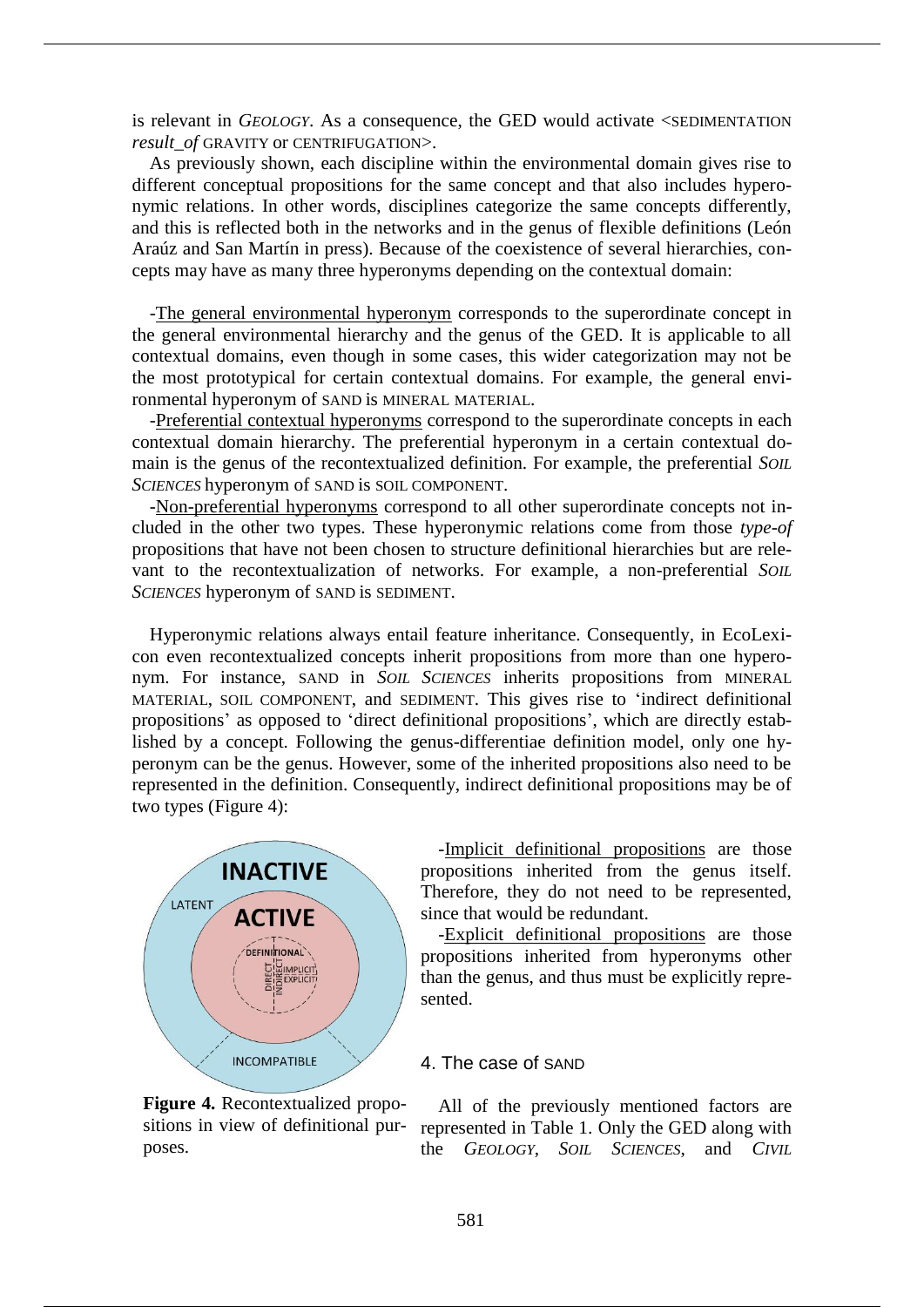*ENGINEERING* definitions of SAND have been reproduced as an example of flexible definitions.

| <b>SAND</b>                                  |                                                                                                                                                                                       |                                           |                                                                                                                                                                                                                         |
|----------------------------------------------|---------------------------------------------------------------------------------------------------------------------------------------------------------------------------------------|-------------------------------------------|-------------------------------------------------------------------------------------------------------------------------------------------------------------------------------------------------------------------------|
| General<br>environmental<br>definition       | Unconsolidated<br>mineral<br>material<br>consisting mainly of<br>fragments of quartz<br>ranging in size of<br>$0.05 - 2$ mm.                                                          | <b>GEOLOGY</b><br>definition              | Sediment<br>consisting<br>mainly of fragments of<br>quartz ranging in size of<br>$0.05-2$ mm that is part of<br>the soil and can be found<br>in great quantities in<br>beaches, river beds, the<br>seabed, and deserts. |
| $Type_of$                                    | MINERAL MATERIAL                                                                                                                                                                      | $Type_of$                                 | <b>SEDIMENT</b>                                                                                                                                                                                                         |
| Has attribute                                | <b>UNCONSOLIDATED</b>                                                                                                                                                                 | Made_of                                   | $0.05$ -2 MM FRAGMENTS +<br><b>QUARTZ</b>                                                                                                                                                                               |
| Made_of                                      | $0.05 - 2$<br><b>MM</b><br><b>FRAGMENTS</b><br>$^{+}$<br><b>QUARTZ</b>                                                                                                                | Part_of                                   | SOIL<br><i>(inherited)</i><br>from<br>non-<br>preferential<br>genus<br><b>SOIL</b><br>COMPONENT)                                                                                                                        |
|                                              |                                                                                                                                                                                       | Located_at                                | BEACH + RIVER BED +<br><b>SEABED + DESERT</b>                                                                                                                                                                           |
| <b>SOIL</b><br><b>SCIENCES</b><br>definition | Unconsolidated soil<br>component consist-<br>ing mainly of frag-<br>of<br>quartz<br>ments<br>ranging in size of<br>$0.05-2$ mm that are<br>the result of weather-<br>ing and erosion. | CIVIL<br><b>ENGINEERING</b><br>definition | Natural aggregate con-<br>sisting mainly of frag-<br>ments of quartz ranging<br>in size of 0.05-2 mm that<br>is a component of diverse<br>construction<br>material<br>such as<br>concrete<br>and<br>mortar.             |
| Type_of                                      | <b>INORGANIC</b><br><b>SOIL</b><br><b>COMPONENT</b>                                                                                                                                   | Type_of                                   | NATURAL AGGREGATE                                                                                                                                                                                                       |
| Has_attribute                                | <b>UNCONSOLIDATED</b>                                                                                                                                                                 | Made_of                                   | $0.05$ -2 MM FRAGMENTS +<br><b>QUARTZ</b>                                                                                                                                                                               |
| Made_of                                      | $0.05 - 2$<br>MM<br><b>FRAGMENTS</b><br>$+$<br><b>QUARTZ</b>                                                                                                                          | Component_of                              | CONCRETE + MORTAR                                                                                                                                                                                                       |
| Result_of                                    | <b>WEATHERING</b><br>$+$<br><b>EROSION</b><br><i>(inherited)</i><br>from<br>non-<br>preferential<br>genus<br>SEDIMENT)                                                                |                                           |                                                                                                                                                                                                                         |

Following the general non-specification rule, the general environmental genus acts as the hyperonym of all of the others. Accordingly, flexible definitions show how different genus candidates (SEDIMENT, SOIL COMPONENT, NATURAL AGGREGATE) highlight the changing nature of the concept in each recontextualized scenario. In this respect, SEDIMENT emphasizes the *result* dimension in the *GEOLOGY* domain; SOIL COMPONENT highlights the *partitive* dimension of the SAND in *SOIL SCIENCES*; and NATURAL AGGREGATE highlights the *functional* dimension of the concept in *CIVIL ENGINEERING* scenarios.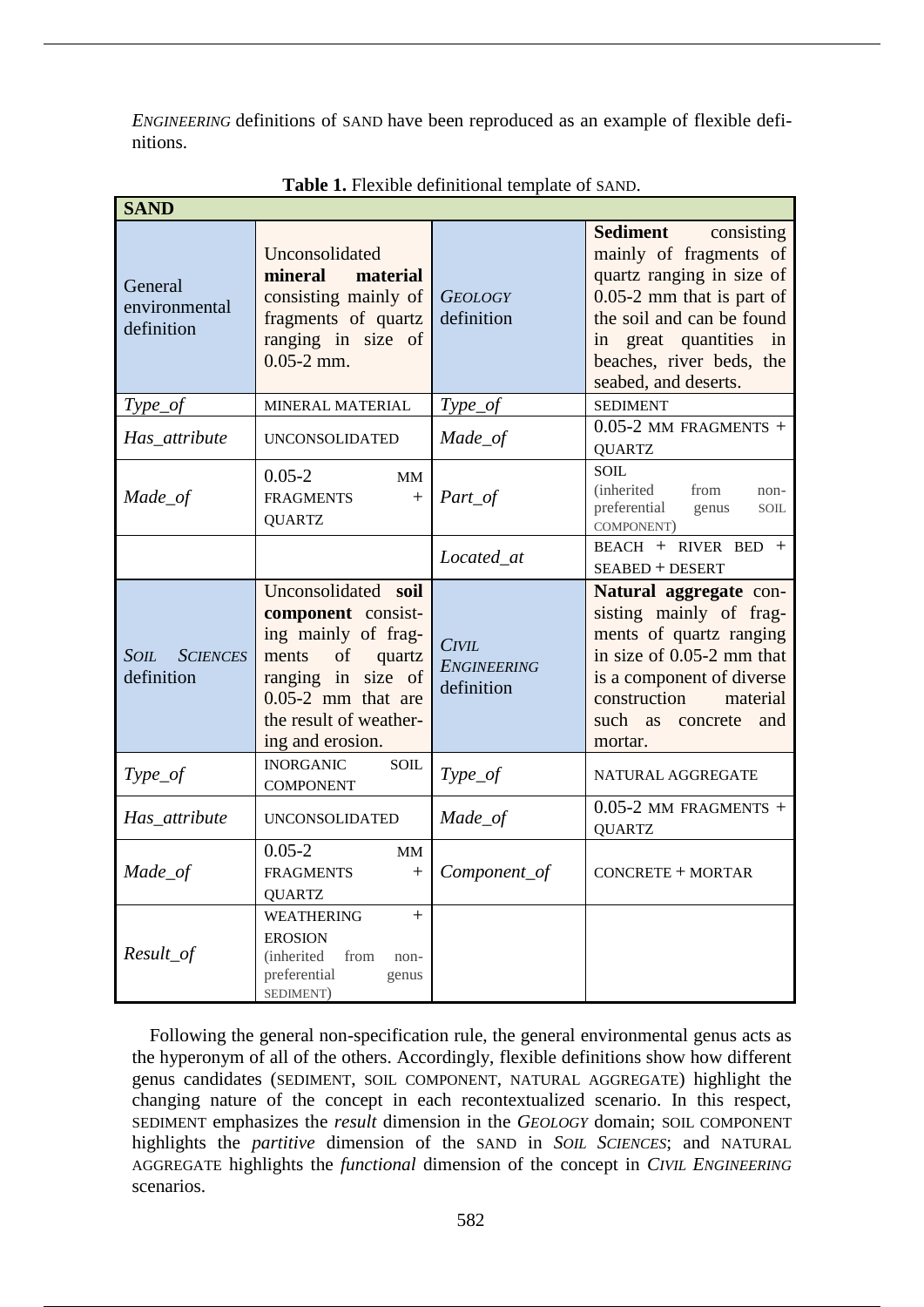The GED only activates those propositions shared by the recontextualized definitions. For instance, <SAND *made of* 0.05-2 MM FRAGMENTS + QUARTZ> and <SAND *has attribute* UNCONSOLIDATED> are contained in all the recontextualized definitions. However, the latter is not explicitly represented in the *GEOLOGY* and *CIVIL ENGINEERING* definitions. In those two cases, it is an indirect implicit proposition derived from the genus SEDIMENT and NATURAL AGGREGATE respectively, since both of them are, by definition, UNCONSOLIDATED MATERIALS.

The *GEOLOGY* and *SOIL SCIENCES* definitions both inherit a proposition from a nonpreferential genus. Given that both contextual domains share a close relationship, the genus of each is the non-preferential genus of the other. On the one hand, this implies that <SAND *part\_of* SOIL> acts as an indirect implicit proposition in the *SOIL SCIENCES* definition, since it is inherited from the preferential genus SOIL COMPONENT. Conversely, in the *GEOLOGY* definition, the same proposition is inherited from the now nonpreferential genus SOIL COMPONENT, and so it becomes an indirect explicit proposition. On the other hand, <SAND *result\_of* WEATHERING + EROSION> works in the opposite direction. It is an implicit proposition in the *GEOLOGY* definition (it is contained in the genus SEDIMENT) and an explicit proposition in the *SOIL SCIENCES* definition (inherited from the non-preferential genus).

Apart from what can be implicitly or explicitly inherited from the three kinds of hyperonym, there are also two examples of direct propositions related to non-hierarchical relations. They are only present in the *GEOLOGY* and *CIVIL ENGINEERING* domains: <SAND *located\_at* BEACH + RIVER BED + SEABED + DESERT> and <SAND *component\_of* CONCRETE + MORTAR>.

## 5. Conclusions

Multidimensional categorization is a well-known phenomenon that causes multiple inheritance. It is often regarded as a way to enrich traditional static taxonomies. However, multiple inheritance should be modulated according to context, since not all propositions should be inherited from all hyperonyms. Contextual variation is a dynamic construct that triggers or restricts knowledge, and which includes all possible hyperonyms and the propositions to be inferred. Particularly when it comes to constructing definitions in a systematic way, only one genus can be preferential. Nevertheless, that does not mean that it should be preferential in all contextual domains.

It has been widely acknowledged that even within specialized domains, concepts can be defined according to many different facets. In this sense, we believe that terminological definitions are an integral part of the representation of multidimensionality and should not be left aside. Initially, recontextualizing definitions may seem excessively time-consuming. However, thanks to a controlled language formulated for this purpose, most of the propositions in flexible definitions can be inferred from information previously stored in EcoLexicon.

#### **Notes**

<sup>&</sup>lt;sup>1</sup> This research was funded by the Spanish Ministry of Economy and Competitiveness (project FFI 2011-22397) and the Spanish Ministry of Education, Culture, and Sports (FPU Program AP2009-4519).<br><sup>2</sup> For more information on how EcoLexicon was built and the different modules of information it has, see

León Araúz et al. (2011).